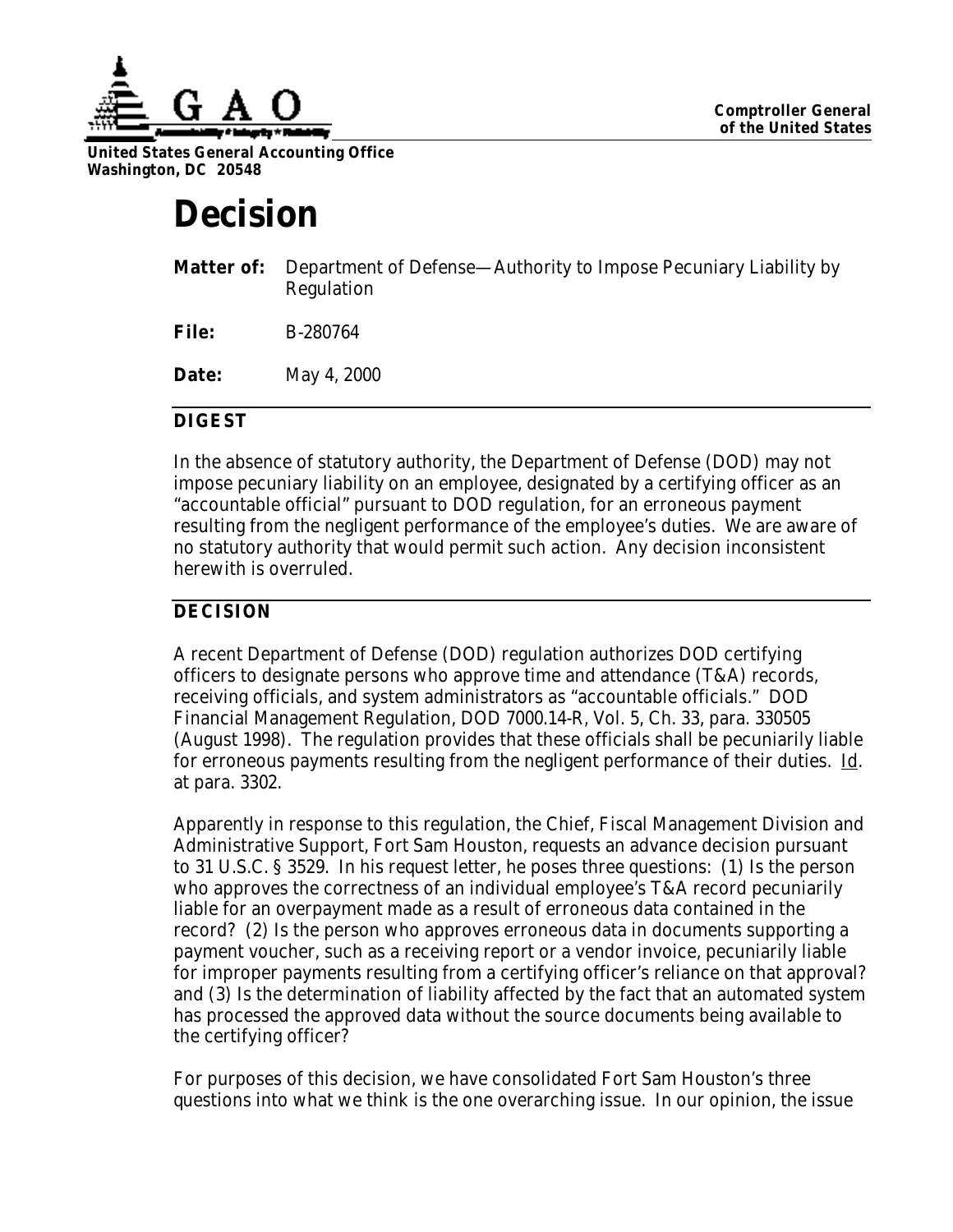is whether an agency, in the absence of statutory authority, may impose pecuniary liability on government employees for the negligent performance of their duties, as DOD has attempted to do in its regulation. For the reasons explained below, we think the answer to that question is "no." We are aware of no statutory authority that would allow DOD to impose pecuniary liability on designated accountable officials.

#### BACKGROUND

Accountability for public funds rests primarily, although not exclusively, with certifying officers. 31 U.S.C. § 3528. Certifying officers are responsible for preparing payment vouchers and for the information contained in those vouchers. 31 U.S.C. § 3528 (a)(1), (2). Certifying officers also are responsible for the legality of proposed payments, and are liable for the amount of illegal or improper payments resulting from their certifications. 31 U.S.C. § 3528 (a)(3), (4). Specifically, a certifying officer's pecuniary liability extends to any payment that (1) is illegal, improper, or incorrect because of an inaccurate or misleading certificate; (2) is prohibited by law; or (3) does not represent a legal obligation under the appropriation involved. 31 U.S.C. § 3528 (a)(4). Agency officials who execute approving functions of the sort that Fort Sam Houston raises here are not certifying officers under 31 U.S.C. § 3528, and incur no pecuniary liability under that statute in the execution of such functions. See, e.g., 65 Comp. Gen. 19, 20-21 (1985); B-241856.2, Sept. 23, 1992; B-197109, Mar. 24, 1980.

A disbursing officer is also by statute an accountable officer. 31 U.S.C. § 3325. The functions of a disbursing officer are largely self-defining—to disburse public funds. By statute, a disbursing officer shall only disburse funds in conformity with a certified voucher. Id. A disbursing officer shall examine a payment voucher if necessary to decide if it is in proper form, certified, and computed correctly. Id. Other than for the accuracy of the computation, the disbursing official is accountable for the funds in his possession and for their disbursement in conformity with duly certified vouchers. 31 U.S.C. §§ 3325, 3527. See also 10 U.S.C. § 2773 (designation of deputy disbursing officer as an accountable official).

Fort Sam Houston officials identified several circumstances in which certifying and disbursing officers may make improper payments as a result of erroneous supporting documents. For example, neither a certifying nor a disbursing officer reviews and approves an individual's T&A record to attest to the accuracy of the data noted therein; yet, they use that data to calculate, authorize, and make individual biweekly salary payments. Fort Sam Houston officials explain that designated timekeepers routinely enter individual employees' T&A data into a DOD system called the Defense Civilian Personnel System based on pre-approved work schedules and leave and overtime requests. Each pay period, before the data are "posted" and available to the payroll offices and disbursing officers, the supervisors responsible for ensuring the accuracy of T&A data are provided printouts of the data to be posted and asked to sign the following statement on the printout, "certifying" the accuracy of the data: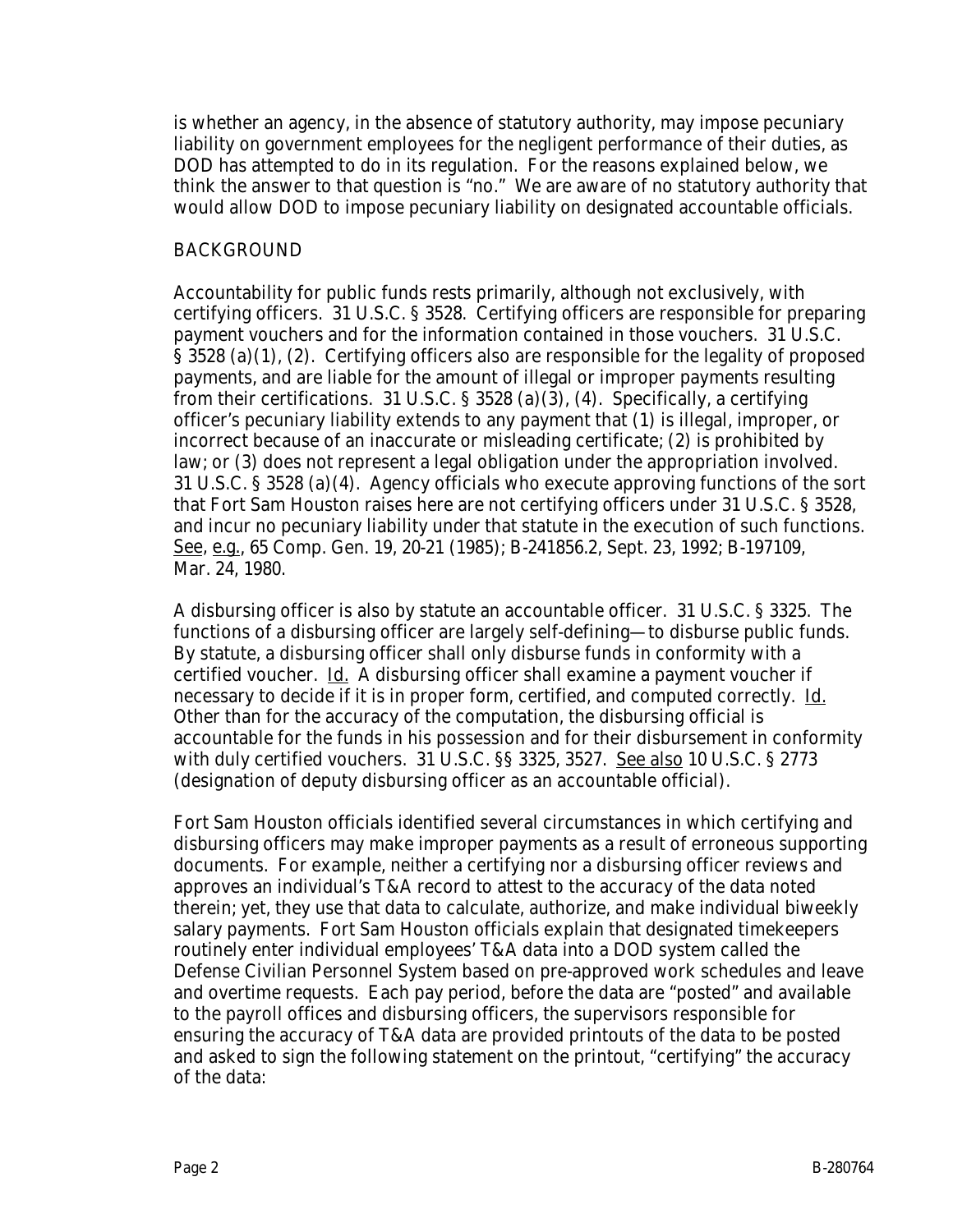"All hours have been reviewed and are certified correct for the reporting period. All premium hours have been approved and worked according to the appropriate laws and regulations."

In other situations, certifying and disbursing officers rely on receiving reports and vendor invoices, or on data processed and submitted to them through automated systems.

A recent DOD regulation has imposed pecuniary liability on officials whom it refers to as "accountable officials" for erroneous payments resulting from information that they "negligently provide" certifying officers. DOD 7000.14-R, para. 3307 (1998). For purposes of the regulation, DOD defines "accountable officials" as "DOD military and civilian personnel, who are designated in writing and not otherwise accountable under applicable law, who provide source information, data, or service (such as a receiving official, cardholder, and an automated information system administrator) to a certifying or disbursing officer in support of the payment process." DOD 7000.14-R, para. 331001 (emphasis added). Personnel are designated accountable officials by the certifying officer whose certifications are supported by these personnel. Id. at para. 330505.

## DISCUSSION

The Chief of Fort Sam Houston's Fiscal Management Division asks whether "accountable officials" who "certify," or attest to the accuracy of, data ultimately used by certifying and disbursing officers to authorize and make payments are personally liable in the same manner as authorized certifying officers if errors in that data result in the Army making an erroneous payment. In our opinion, absent statutory authority, an agency may not administratively impose pecuniary liability on federal employees for the negligent performance of their duties. Since we are aware of no statutory authority in DOD to support this extension of pecuniary liability to "accountable officials," we would not view such officials as personally liable for any losses that result from the negligent performance of their duties.

It is, we think, an unassailable proposition that the federal employment relationship is primarily governed by statute, not by contract or by common law master-servant concepts. Shaw v. United States, 640 F.2d 1254, 1260 (Ct. Cl. 1981); Lee v. United States, 41 Fed. Cl. 36 (1998). Certainly, where a federal employee holds his position by virtue of appointment, any claims of entitlement to pay and allowances derive from applicable statutes and regulations, not from a claimed contract of employment. See Army & Air Force Exchange Service v. Sheehan, 456 U.S. 728 (1982)(no Tucker Act jurisdiction over employee's breach of contract claim for wrongful discharge); United States v. Hopkins, 427 U.S. 123 (1976)(no Tucker Act jurisdiction over Army employee's claim for breach of employment contract); Chu v. United States, 773 F. 2d 1226, 1229 (Fed. Cir. 1985); Zucker v. United States, 758 F. 2d 637, 640 (Fed. Cir. 1985); Connolly v. United States, 554 F. Supp. 1250, 1253 (Cl. Ct. 1982).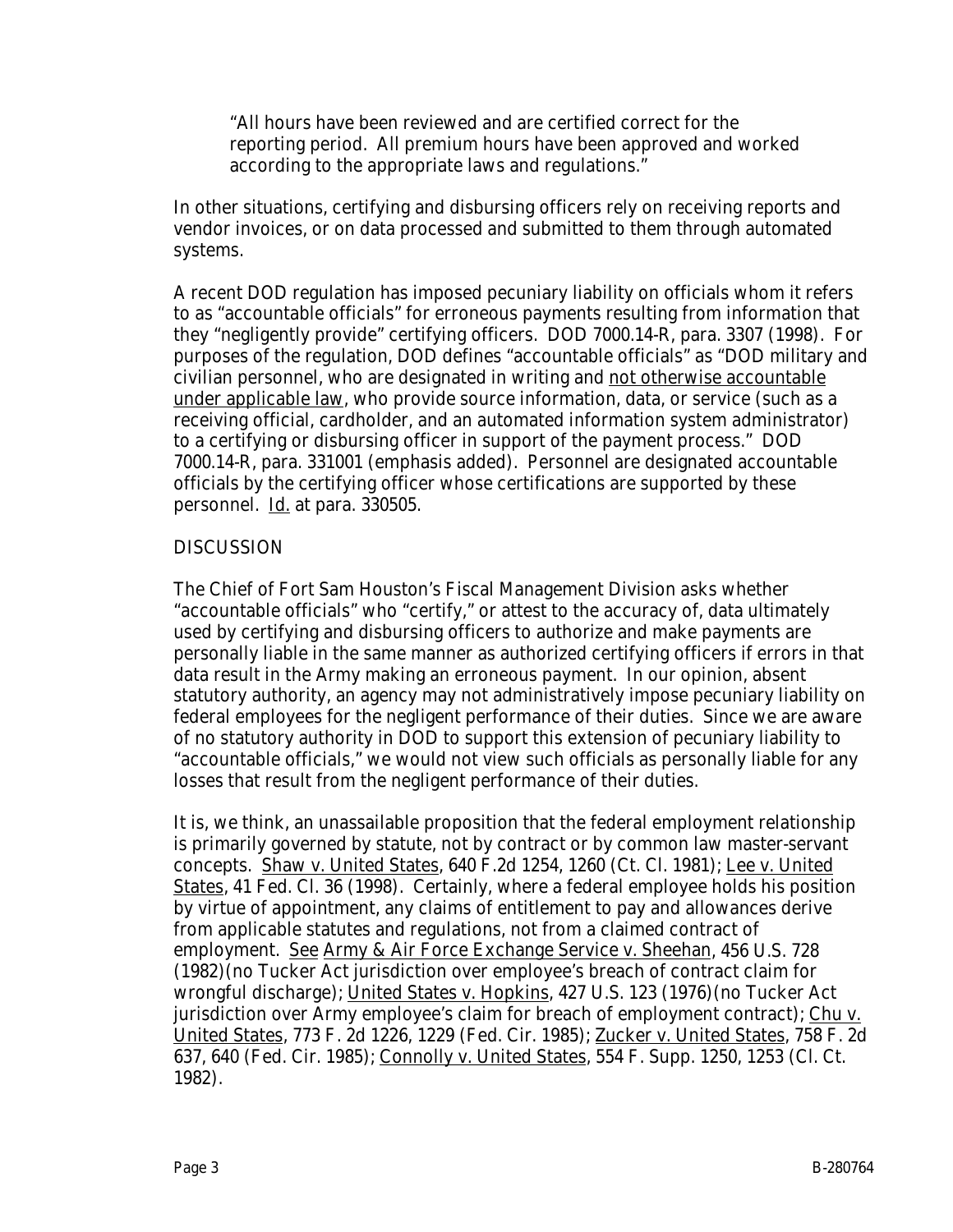This proposition is equally true where the United States seeks to discharge, discipline or penalize its employees. In United States v. Gilman, for example, the United States had been held liable under the Federal Tort Claims Act for injuries caused by the negligent operation of a government automobile. 347 U.S. 507 (1954). The United States sought to recover the amount of its liability from its negligent employee, grounding its right of recovery not on federal statute or regulations, but on an employer's common law right of indemnity against an employee whose negligent conduct resulted in the employer's liability. The Supreme Court refused to create a new form of liability for government employees, deferring instead to Congress to balance the personnel and fiscal policy issues presented by the government's claimed right of indemnity. The Court explicitly recognized that Congress had dealt with "a myriad of problems" presented by "the relations between the United States and its employees," including "[t]enure, retirement, discharge, veterans' preferences, the responsibility of the United States to some employees for negligent acts of other employees." Id. at 509. The Court characterized "Itlhe right of an employer to sue [for indemnity as] a form of discipline," id., and pointed out that Congress had not taken any position on the matter.

"Here a complex of relations between federal agencies and their staffs is involved. Moreover, the claim now asserted, though the product of a law Congress passed, is a matter on which Congress has not taken a position. It presents questions of policy on which Congress has not spoken. The selection of that policy which is most advantageous to the whole involves a host of considerations that must be weighed and appraised. That function is more appropriately for those who write the laws, rather than those who interpret them."  $\underline{Id}$  at 512–513.

As one court stated,

"The holding and rationale of Gilman are that a court should not interpret a statute relating to federal employer-employee relations so as to imply regulation of an aspect of that relationship where Congress has been silent on the subject, and this is so because regulation of that relationship involves complex policy questions more properly the province of the Congress than the courts." Marion v. United States, 214 F. Supp 320, 323 (D.Md. 1963)

The Court's decision in Gilman is not an isolated holding. The Court employed much the same reasoning in United States v. Standard Oil Co., 332 U.S. 301 (1947). There

-

<sup>&</sup>lt;sup>1</sup> In <u>Burks v. United States,</u> 116 F. Supp. 337 (S.D. Tex. 1953), the district court permitted the United States to recover from its negligent employee the amount of damages that Burks had recovered from the United States under the Federal Tort Claims Act. The Supreme Court's decision a year later in Gilman implicitly overruled the Burks decision.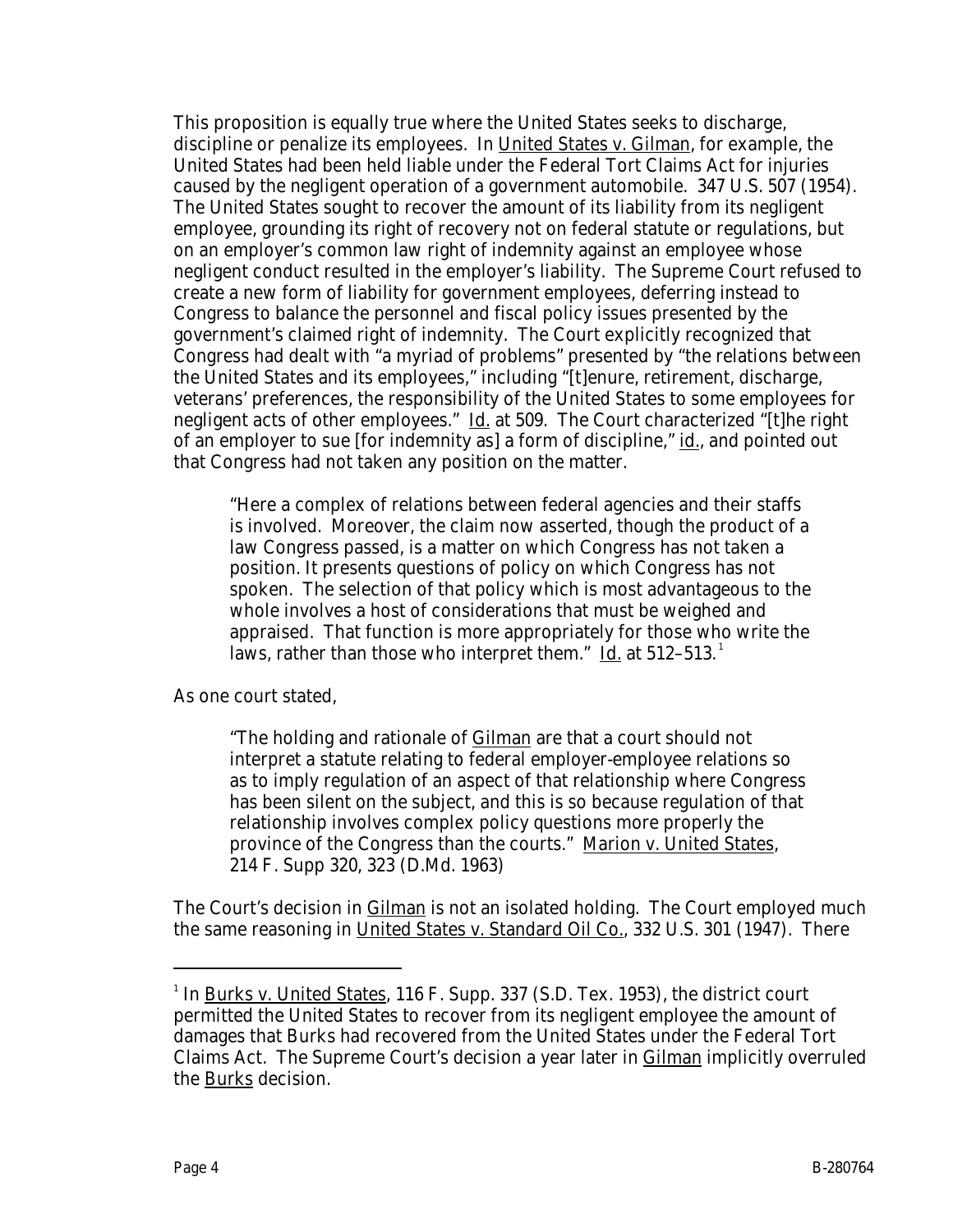the government tried to recover for the loss of a soldier's services and its medical expenses in treating a soldier injured as a result of a traffic accident involving a Standard Oil truck. Like in Gilman, the government's claim had strong common law roots, but, like in Gilman, the Court declined "to create a new substantive liability without legislative aid and as at common law." Id. at 314. The government's reliance on principles developed at common law to adjust the rights and duties between private parties is misplaced, said the Court, because "the issue comes down in the final consequence to a question of federal fiscal policy," and "[w]hatever the merits of the policy [sought to be established by the government], its conversion into law is a proper subject for congressional action."<sup>2</sup> Id. at 314. See also McCullough v. Seamans, 345 F. Supp. 511 (E.D. Cal. 1972) holding that Air Force Academy graduates discharged as conscientious objectors before completing active duty had no common law contractual liability to reimburse the Air Force for the cost of their education. "Whether or not the United States should recoup its loss, however, is essentially a question of fiscal policy far too involved for simple contract principles to settle." Id. at 513.

Similarly, the Court has refused "to authorize a new nonstatutory damages remedy for federal employees." Bush v. Lucas, 462 U.S.367, 368 (1983). Petitioner Bush, a National Aeronautics and Space Administration (NASA) employee, claimed that NASA had demoted him for making public statements to news media critical of NASA's George C. Marshall Space Flight Center. Bush argued that the demotion violated his First Amendment rights, and sought to recover damages. The Court concluded that "[b]ecause such claims arise out of an employment relationship that is governed by comprehensive procedural and substantive provisions giving meaningful remedies against the United States, . . . it would be inappropriate for us to supplement that regulatory scheme with a new judicial remedy." Id. The question, according to the Court, "is whether an elaborate remedial system that has been constructed step by step, with careful attention to conflicting policy considerations, should be augmented by the creation of a new judicial remedy . . . ." Id. at 388. The Court declined to create a remedy, "because we are convinced that Congress is in a better position to decide whether or not the public interest would be served by creating it." Id. at 390.

Here, as in the cases noted above, Congress has not spoken to the issue of the liability of government employees who provide information to certifying officers that they rely on when performing their statutory function.<sup>3</sup> Yet Congress has clearly

-

 $^2$  Congress responded to the Court's decision by enacting the Federal Medical Care Recovery Act, 42 U.S.C. § 2651–2653.

<sup>&</sup>lt;sup>3</sup> We do not consider cases such as <u>United States v. Tingey,</u> 30 U.S. 115, 129 (1831) and Moses v. United States, 166 U.S. 571, 585-591 (1897), as relevant. In both Tingey and Moses, the Supreme Court recognized that the United States, acting through the proper officers of the government, had a right to obtain a bond from disbursing officers intrusted with public funds to secure the faithful performance of the duties (continued...)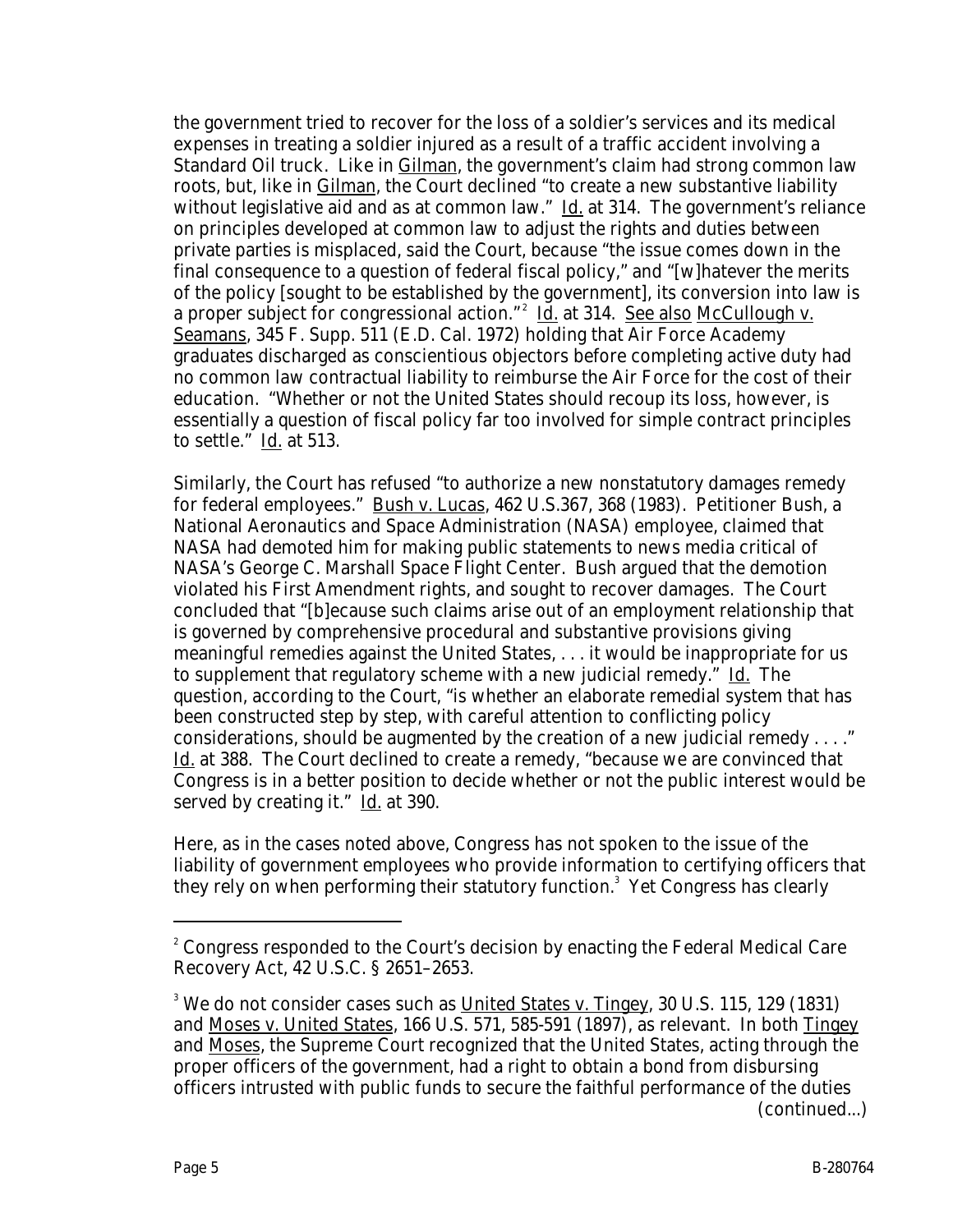legislated in detail on many features of the certifying and disbursing function as well as the government's employer-employee relationship. With respect to the certifying and disbursing function, Congress has specifically provided for the personal pecuniary liability of certifying and disbursing officers, but, significantly, has not extended liability beyond these officers to those governmental employees whose work supports these functions.<sup>4</sup> Pecuniary liability for negligent conduct, administratively imposed, is no less a penalty than would be an employee's judicially created obligation to indemnify the government for losses resulting from his negligent conduct. As noted above, the Supreme Court counseled in Gilman, Standard Oil Co. and Bush v. Lucas that these issues are for Congress to resolve. We think the same holds true for administrative extensions of personal liability beyond the existing statutory parameters.

We found no authority that would permit DOD to impose pecuniary liability on those employees whom the DOD regulations identify as "accountable officials," and DOD has not asserted any.<sup>5</sup> Indeed, in the regulation itself, DOD describes as potential accountable officials those who are "not otherwise accountable under applicable law." DOD 7000.14-R, para. 331001. Consequently, absent a statutory basis, DOD, by regulation, may not impose liability on those officials. Of course, DOD may respond to negligent performance of assigned duties either through authorized disciplinary actions or its performance appraisal process.

4 Congress has recognized pecuniary liability in other circumstances. For example, Congress has authorized the Secretary of Air Force to prescribe regulations establishing pecuniary liability for loss, spoilage, destruction, or damage to property under the control of the Air Force. 10 U.S.C. §§ 9832, 9835 (b). Relying on this authority, we concluded that the Air Force, acting pursuant to property accountability regulations, could hold employees pecuniarily liable for loss of 298 pairs of sunglasses. B-192609, Sep. 18, 1978. See also 10 U.S.C. § 2775 (liability of service members assigned to military housing).

5 The statutes noted earlier explicitly impose pecuniary liability on federal employees. <u>See, e.g.</u>, 31 U.S.C. § 3528(a)(4); 10 U.S.C. §§ 9832, 9835(b); 10 U.S.C. § 2773. We need not decide here what degree of statutory specificity is needed to support regulations imposing pecuniary liability. Cf. Snepp v. United States, 444 U.S. 507 (1980).

<sup>-</sup>(...continued)

of such office even if the bonds are not statutorily required. Id. In Tingey, the bond was void because the Navy had required the disbursing officer to give a bond, upon the peril of losing his office, containing conditions beyond those prescribed by the statute requiring the bond. In neither Tingey nor Moses did the Court create a new right; in both cases, the Court addressed only the scope of the government's right to require a bond to secure the disbursing officer's existing liability to faithfully expend and honestly account for all public money in his possession.